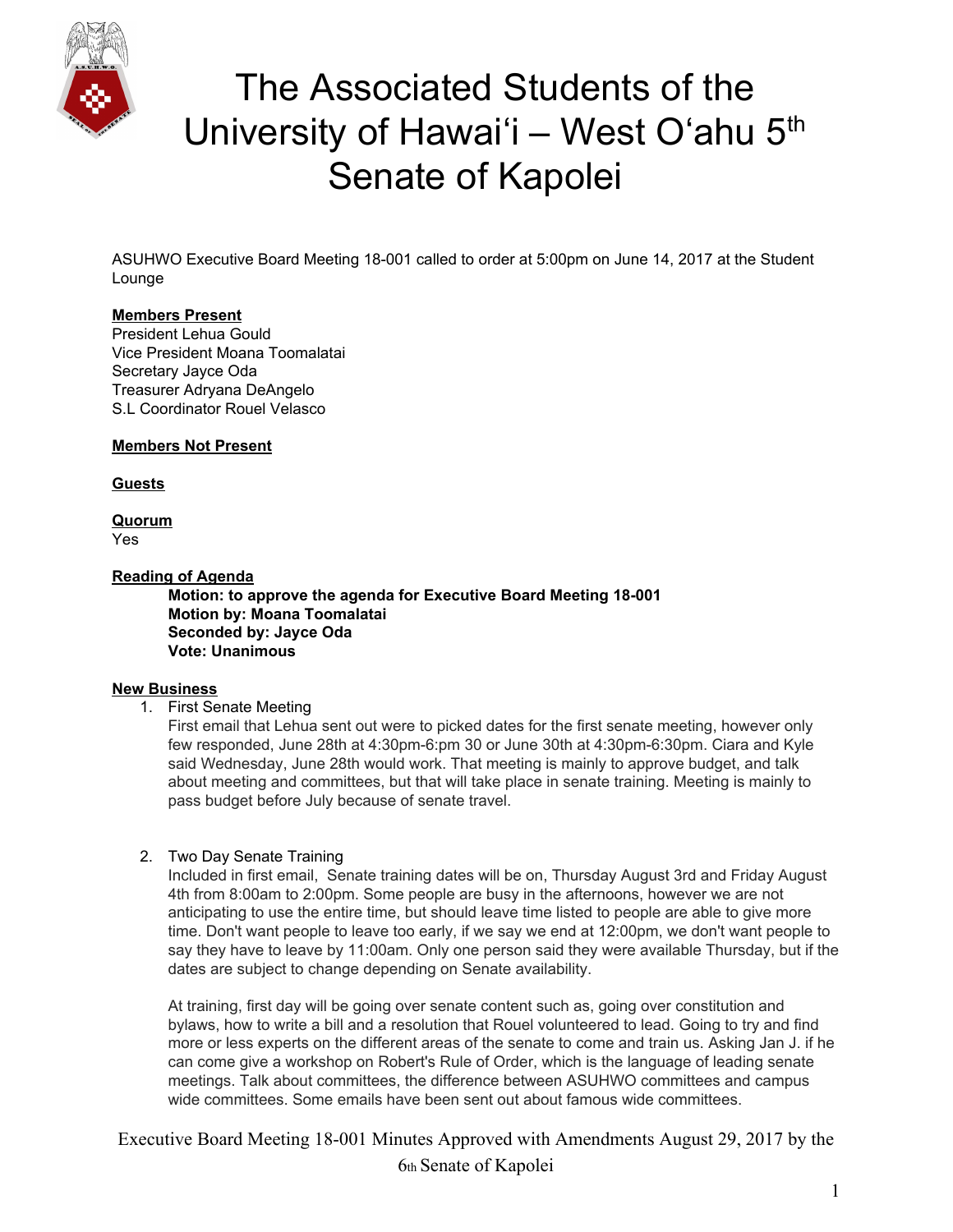

# The Associated Students of the University of Hawai'i – West O'ahu 5<sup>th</sup> Senate of Kapolei

Second day, Rouel volunteered to run a team bonding workshops. Low ropes activity, and money has been budgeted for senate training, lunch will be provided on these days. Just waiting on availability of the senate.

### 3. ASUHWO Budget for the Fiscal Year Ending May 2018

Our current Treasurer was able to work with outgoing Treasure on creating a budget template.Budgeting for whole school year. Budget only currently based on the \$32,000 not the \$56,00. Looking at the budget together, we can talk about moving around the numbers. We must keep in mind however that we must stay constant when taking out money, and justify our reasoning. If we do one program in the fall and a similar event during the spring, it must be taken out from the same part of the budget.

We will be removing the Mileage and Parking reimbursement and Contract for Survey from the budget. With the remaining amount of money, we will be spitting it 50/50 between program supplies and training.

### 4. ASGA National Student Government Summit

Nation four day training, with senates across the U.S. Premium, airfare, metro fare, smartpass (bus pass), hotels, baggages, total for 7 members is \$16,011. Depending on budget, and how people feel about the event, will depend on the amount of students we send. To qualify for this training, members will have to fill out an application process, and have a workshop of some sort to show what they learned while at the training.

#### **Announcements and Open Forum**

**Meeting Adjournment at 6:22pm Motioned by: Adryana DeAngelo Seconded by: Moana Toomalatai**